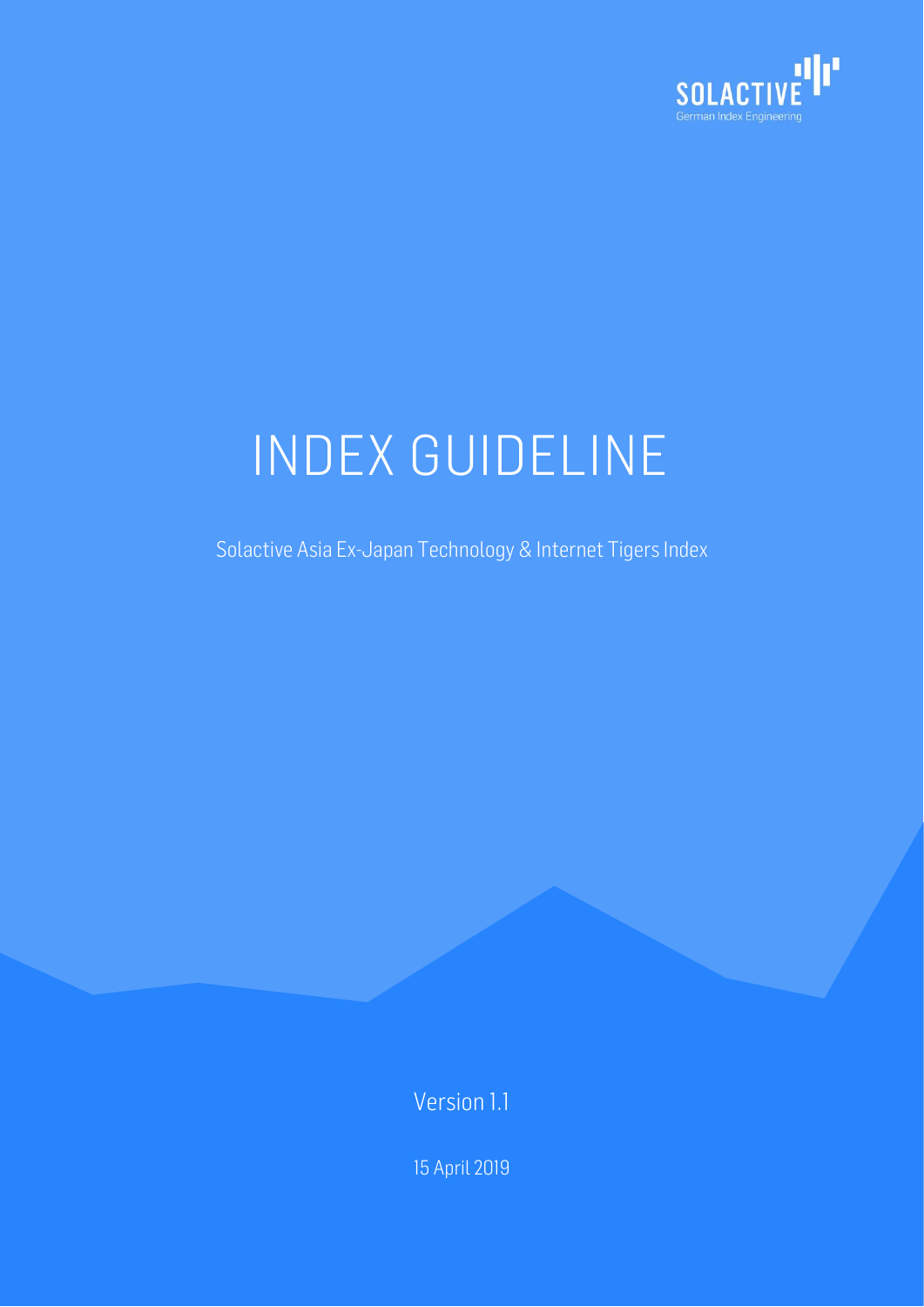### TABLE OF CONTENTS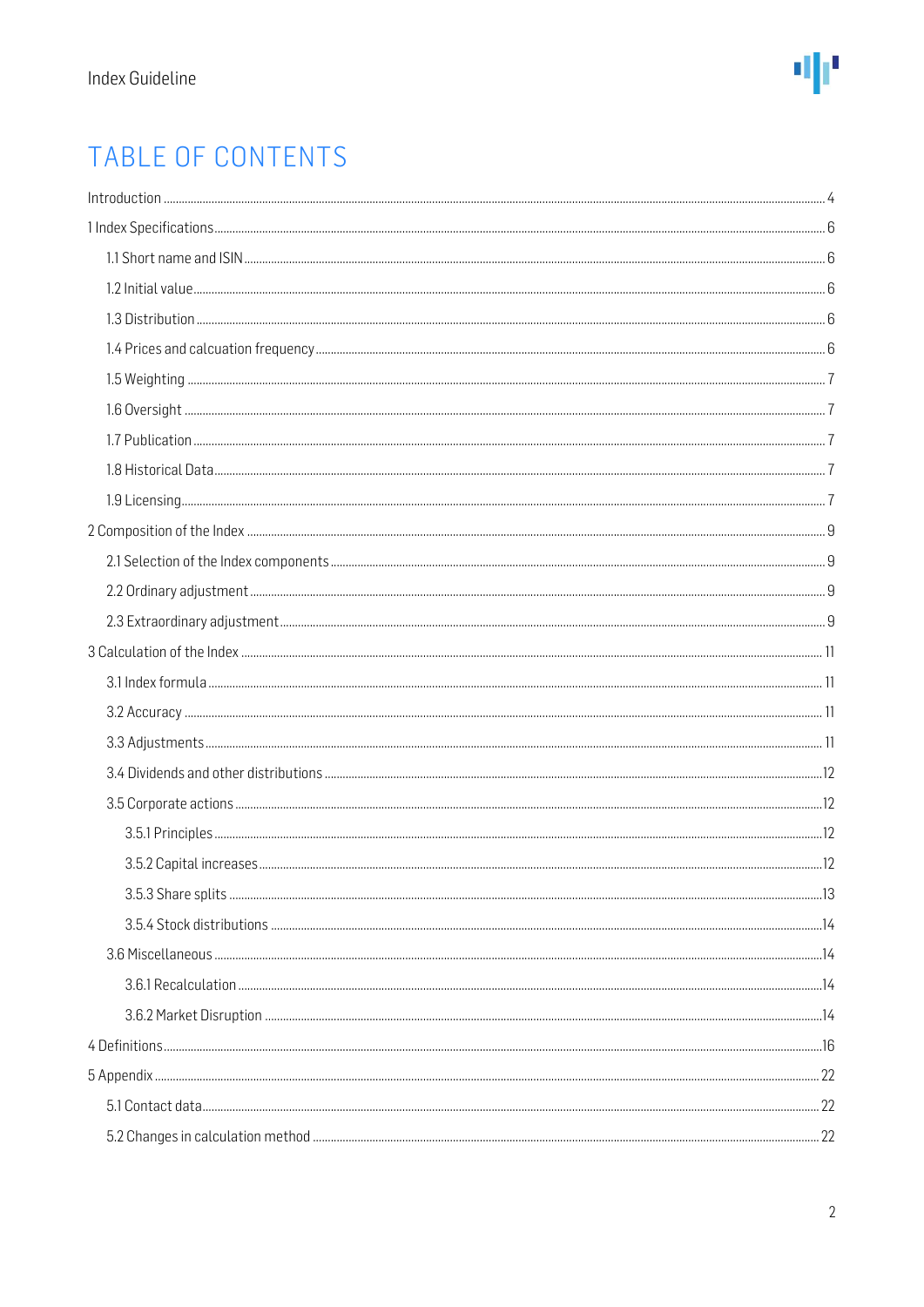Introduction

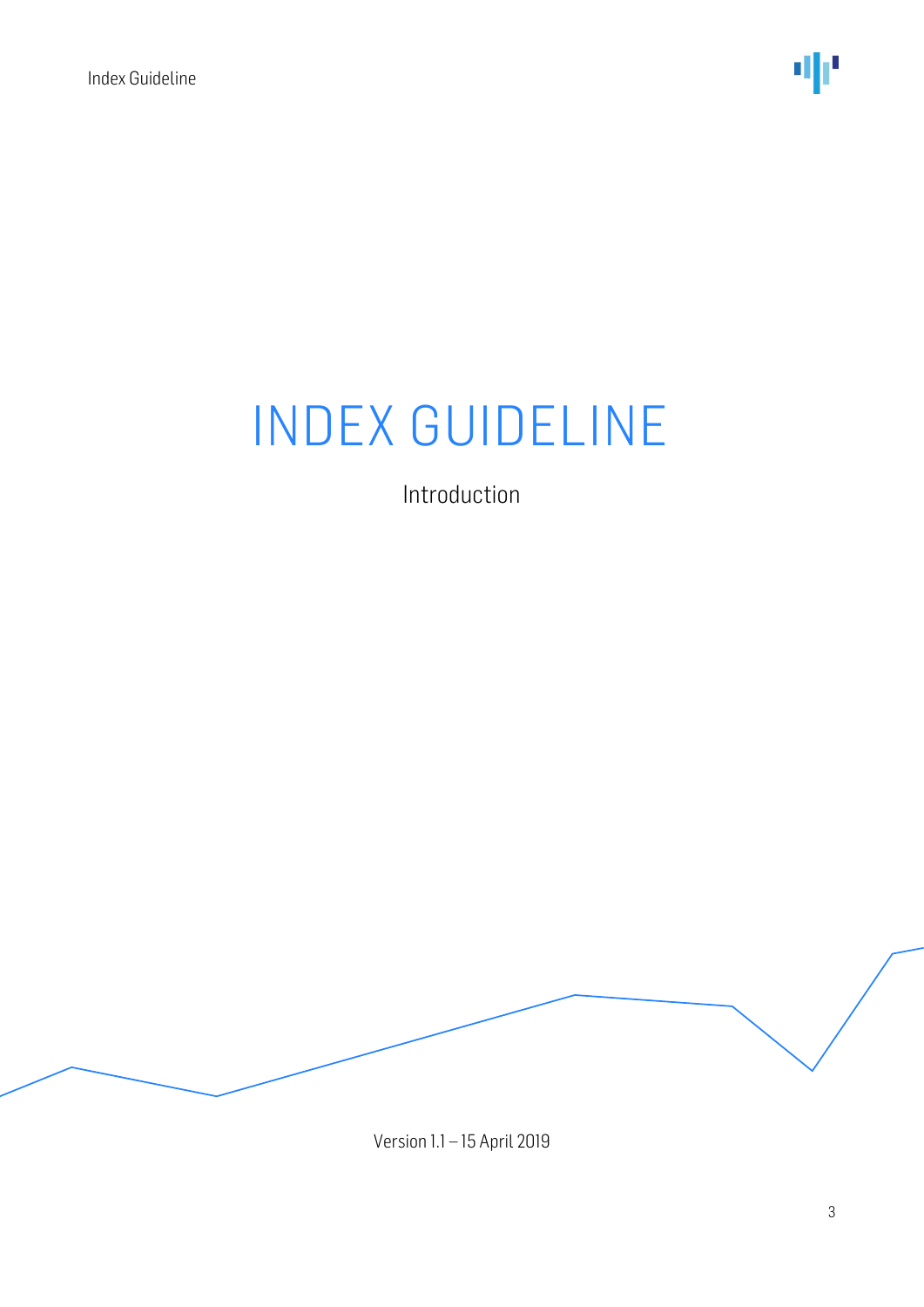## <span id="page-3-0"></span>INTRODUCTION

This document (the "Guideline") is to be used as a guideline with regard to the composition, calculation and maintenance of the Index. Any changes made to the Guideline are initiated by the Committee specified in Section 1.6. The Index is calculated and published by Solactive AG. The name "Solactive" is trademarked.

It contains the underlying principles and rules regarding the structure and operation of the Index Name (the "Index"). Solactive AG shall make every effort to implement the applicable regulations. Solactive AG does not offer any explicit or tacit guarantee or assurance, neither pertaining to the results from the use of the Index nor the Index value at any certain point in time nor in any other respect. The Index is merely calculated and published by Solactive AG and it strives to the best of its ability to ensure the correctness of the calculation. There is no obligation for Solactive AG – irrespective of possible obligations to issuers – to advise third parties, including investors and/or financial intermediaries, of any errors in the Index. The publication of the Index by Solactive AG does not constitute a recommendation for capital investment and does not contain any assurance or opinion of Solactive AG regarding a possible investment in a financial instrument based on this Index.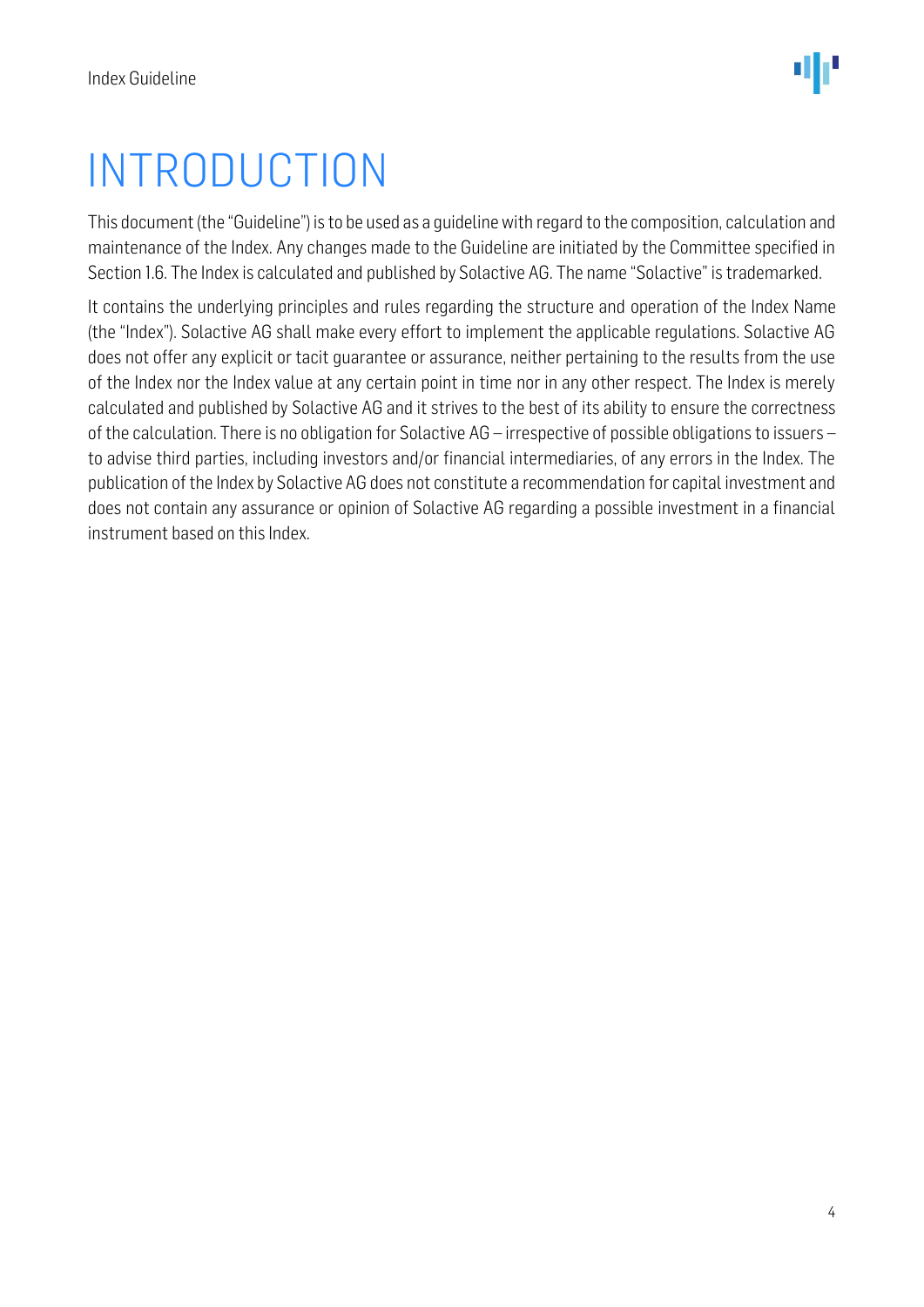Index Specifications

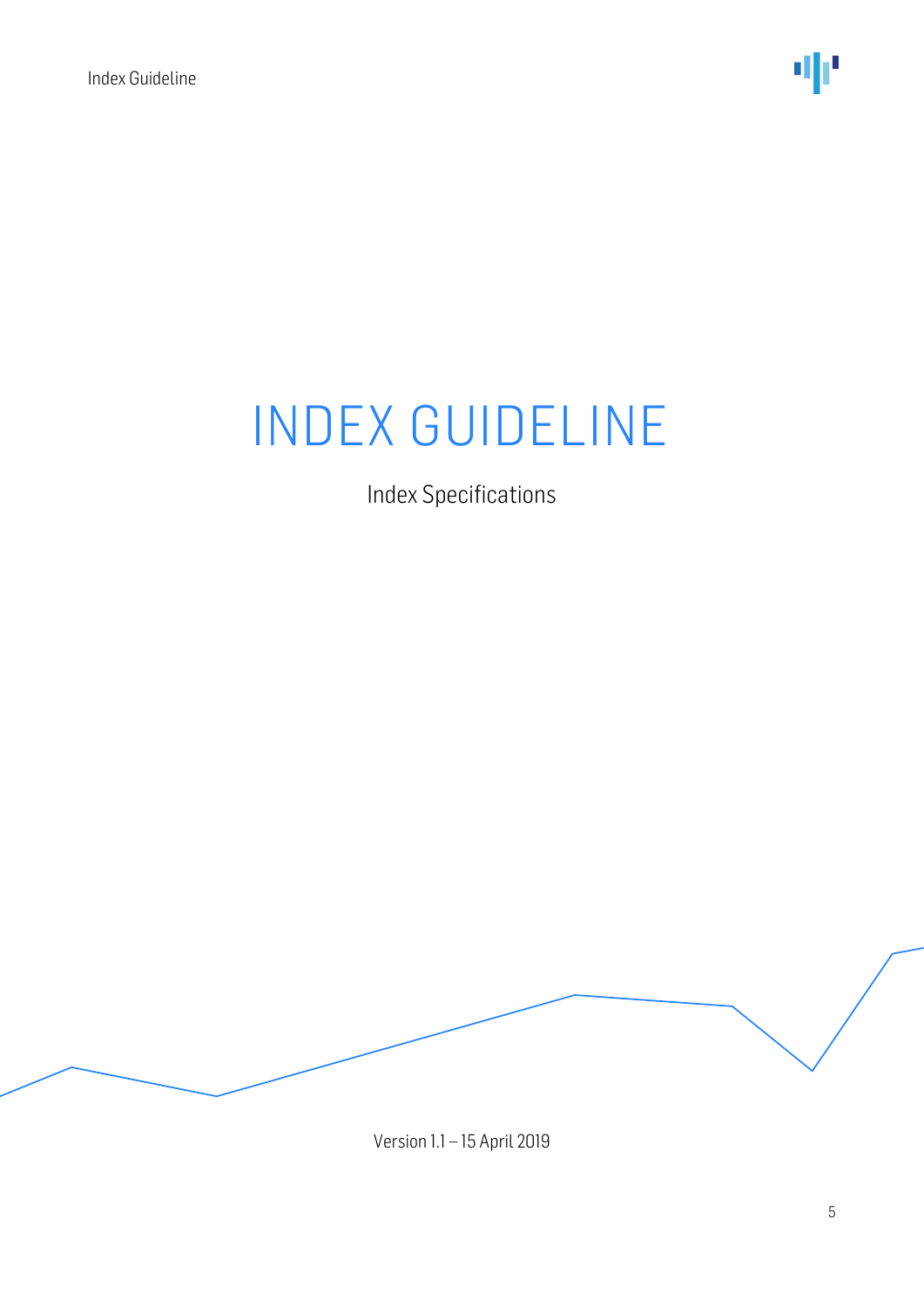

## <span id="page-5-0"></span>1 INDEX SPECIFICATIONS

- $>$  The Index Name (the "Index") is an Index of Solactive AG and is calculated and distributed by Solactive AG.
- $>$  The Index intends to track the price movements of a portfolio containing the top 50 technology and/or online retail stocks, by free float market capitalization, that have their main area of business in Asia excluding Japan.
- $>$  The Index is published as Price Return (PR), Gross Total Return (TR), and Net Total Return (NTR).
- $>$  The Index is published in USD.

#### <span id="page-5-1"></span>1.1 SHORT NAME AND ISIN

The Index is distributed under the following identifiers:

| Name                                                              | <b>ISIN</b>   | Characteristic            | Reuters         | Bloomberg       |
|-------------------------------------------------------------------|---------------|---------------------------|-----------------|-----------------|
| Solactive Asia Ex-Japan Technology &<br>Internet Tigers Index PR  | DE000SLA5WN9  | Price Return              | <b>SOLATECP</b> | SOLATECP        |
| Solactive Asia Ex-Japan Technology &<br>Internet Tigers Index TR  | DENNOSI A5WP4 | <b>Gross Total Return</b> | .SOLATECT       | <b>SOLATECT</b> |
| Solactive Asia Ex-Japan Technology &<br>Internet Tigers Index NTR | DE000SLA5W02  | Net Total Return          | .SOLATECN       | <b>SOLATECN</b> |

### <span id="page-5-2"></span>1.2 INITIAL VALUE

The Index is based on 1000 at the close of trading on the start date, May 7<sup>th</sup>, 2008.

#### <span id="page-5-3"></span>1.3 DISTRIBUTION

The Index is published via the price marketing services of Boerse Stuttgart AG and is distributed to all affiliated vendors. Each vendor decides on an individual basis as to whether it will distribute/display the Index via its information systems.

#### <span id="page-5-4"></span>1.4 PRICES AND CALCUATION FREQUENCY

The price of the Index is calculated on each Business Day based on the prices on the respective Exchanges on which the Index Components are listed. The most recent prices of all Index Components are used. Prices of Index Components not listed in the Index Currency are translated using spot foreign exchange rates quoted by Reuters. Should there be no current price available on Reuters, the most recent price or the Trading Price on Reuters for the preceding Trading Day is used in the calculation.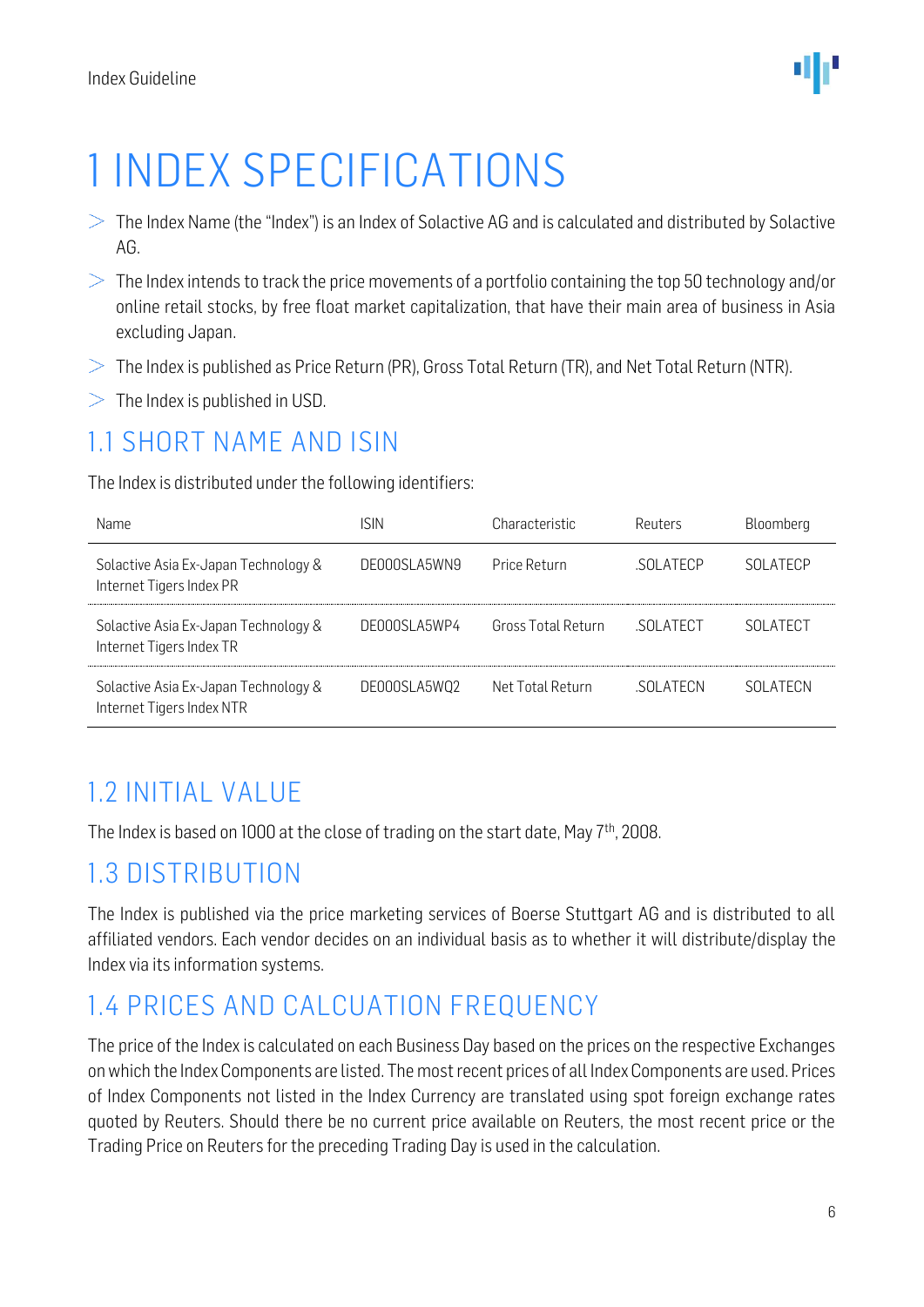The Index is calculated every Business Day from 9:00 a.m. to 10:30 p.m., CET. In the event that data cannot be provided to Reuters or to the pricing services of Boerse Stuttgart AG, the Index cannot be distributed.

#### <span id="page-6-0"></span>1.5 WEIGHTING

On each Selection Day, the new Index Components are weighted according to Free Float Market Capitalization subject to a cap of 10% for any single security. In case a security's weight exceeds the cap, its weight is reduced to 10% and the excess weight is redistributed proportionally across all other Index Components with a weight below 10%. This process is repeated until no single security receives a weight in excess of 10%. Weights are implemented on the close of the rebalancing day.

#### <span id="page-6-1"></span>1.6 OVERSIGHT

A Committee composed of staff from Solactive AG (the "Committee" or the "Index Committee") is responsible for decisions regarding the composition of the Index as well as any amendments to the rules.

Members of the Committee can recommend changes to the Guideline and submit them to the Committee for approval.

### <span id="page-6-2"></span>1.7 PUBLICATION

All specifications and information relevant for calculating the Index are made available on the [http://www.solactive.com](http://www.solactive.com/) web page and sub-pages.

### <span id="page-6-3"></span>1.8 HISTORICAL DATA

Historical data will be maintained from the launch of the Index on July 11th, 2018.

### <span id="page-6-4"></span>1.9 LICENSING

Licenses to use the Index as the underlying value for derivative instruments are issued to stock exchanges, banks, financial services providers and investment houses by Solactive AG.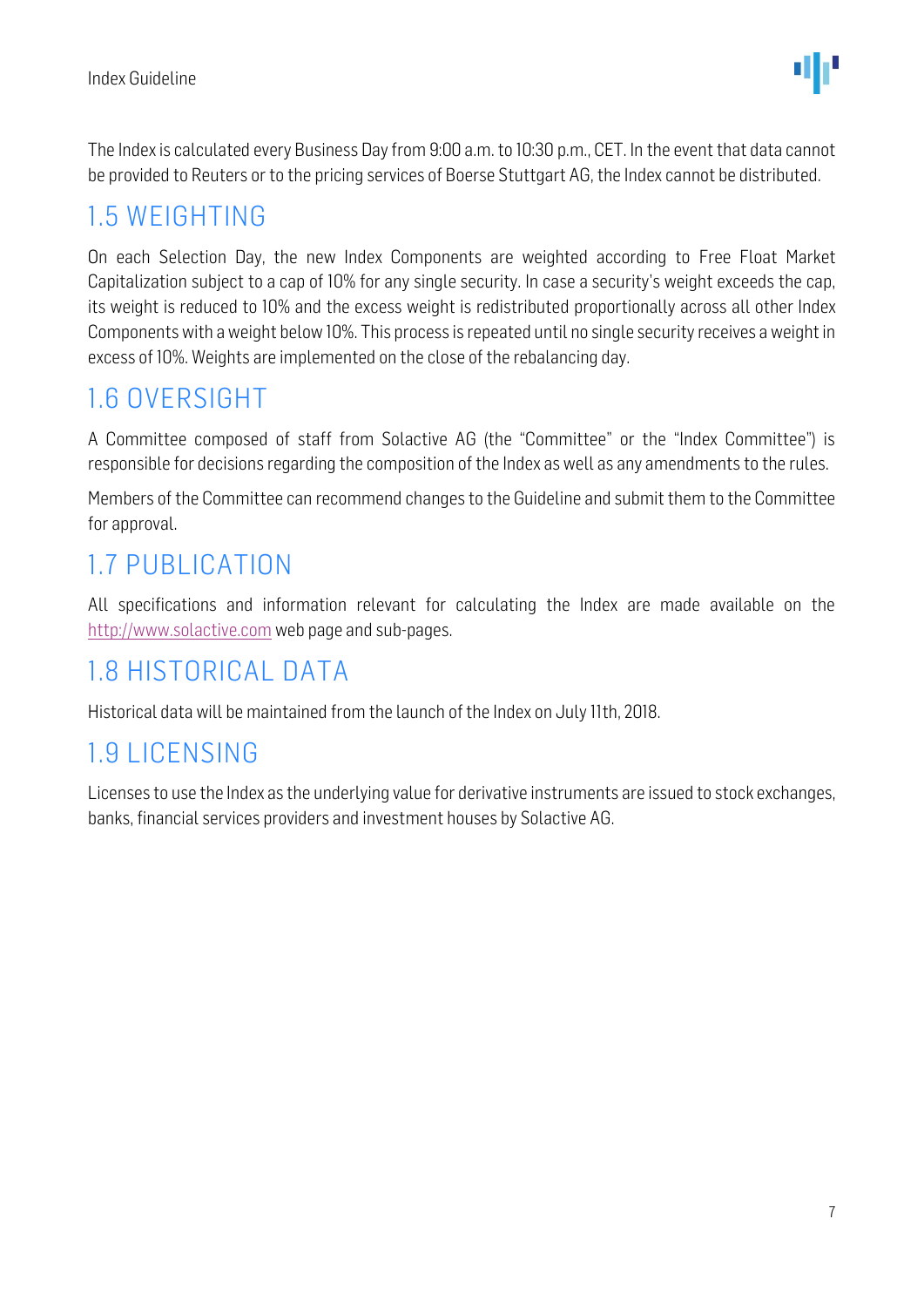Composition of the Index

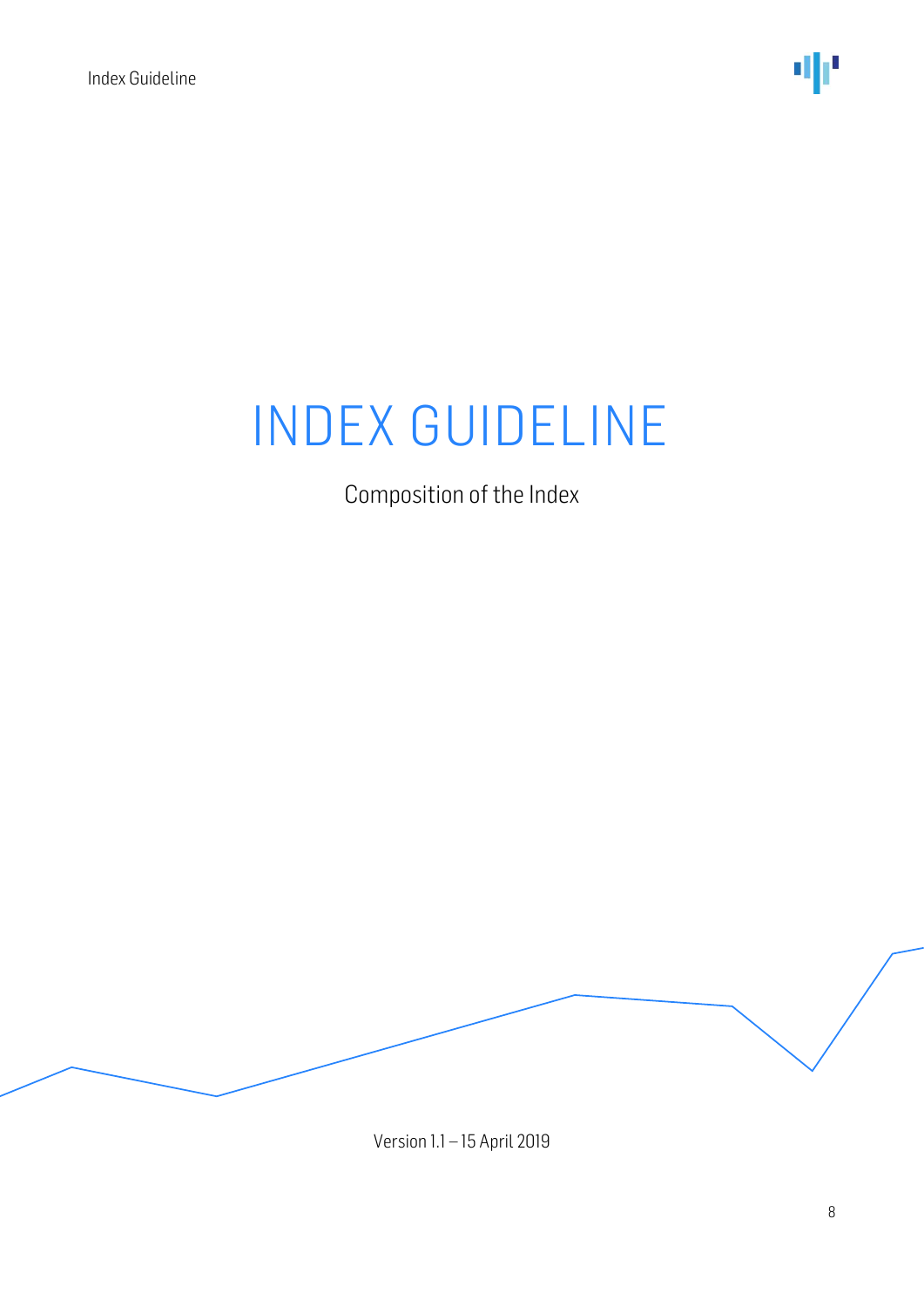

## <span id="page-8-0"></span>2 COMPOSITION OF THE INDEX

#### <span id="page-8-1"></span>2.1 SELECTION OF THE INDEX COMPONENTS

The initial composition of the Index as well as any ongoing adjustment are based on the following nondiscretionary rules:

On the Selection Days, Solactive AG defines the Index Universe as outlined in Section 4. If the Index Universe contains a local listing and an ADR of a certain company, only keep the most liquid listing.

All remaining companies are ranked according to Free Float Market Capitalization. The 50 largest companies are added to the Index, subject to the buffer rules below:

- a company that is currently included in the Index is only excluded if the Float Market Capitalization of the company is lower than the Float Market Capitalization of the company ranked 60 at any Selection Day

- a company that is currently not included in the Index is only included if the Float Market Capitalization of the company is higher than the Float Market Capitalization of the company ranked 40 at any Selection Day

If the application of the buffer rule results in less than 50 companies entering the Index, additional companies will be added from the Index Universe according to highest Free Float Market Capitalization. If more than 50 companies end up in the Index, companies with the lowest Free Float Market Capitalization will be removed until a total of 50 Index constituents is reached.

### <span id="page-8-2"></span>2.2 ORDINARY ADJUSTMENT

The composition of the Index is adjusted semi-annually. The composition of the Index is reviewed on the Selection Day and necessary changes are announced.

The first adjustment will be made in November 2018, based on the Trading Prices of the Index Components on the Adjustment Day.

Solactive AG shall publish any changes made to the Index composition on the Selection Day and consequently with sufficient notice before the Adjustment Day.

### <span id="page-8-3"></span>2.3 EXTRAORDINARY ADJUSTMENT

An extraordinary adjustment, if applicable, is triggered and applied in compliance with the rules set forth in th[e Solactive Guideline for Extraordinary Corporate Actions.](http://www.solactive.com/news/documents/)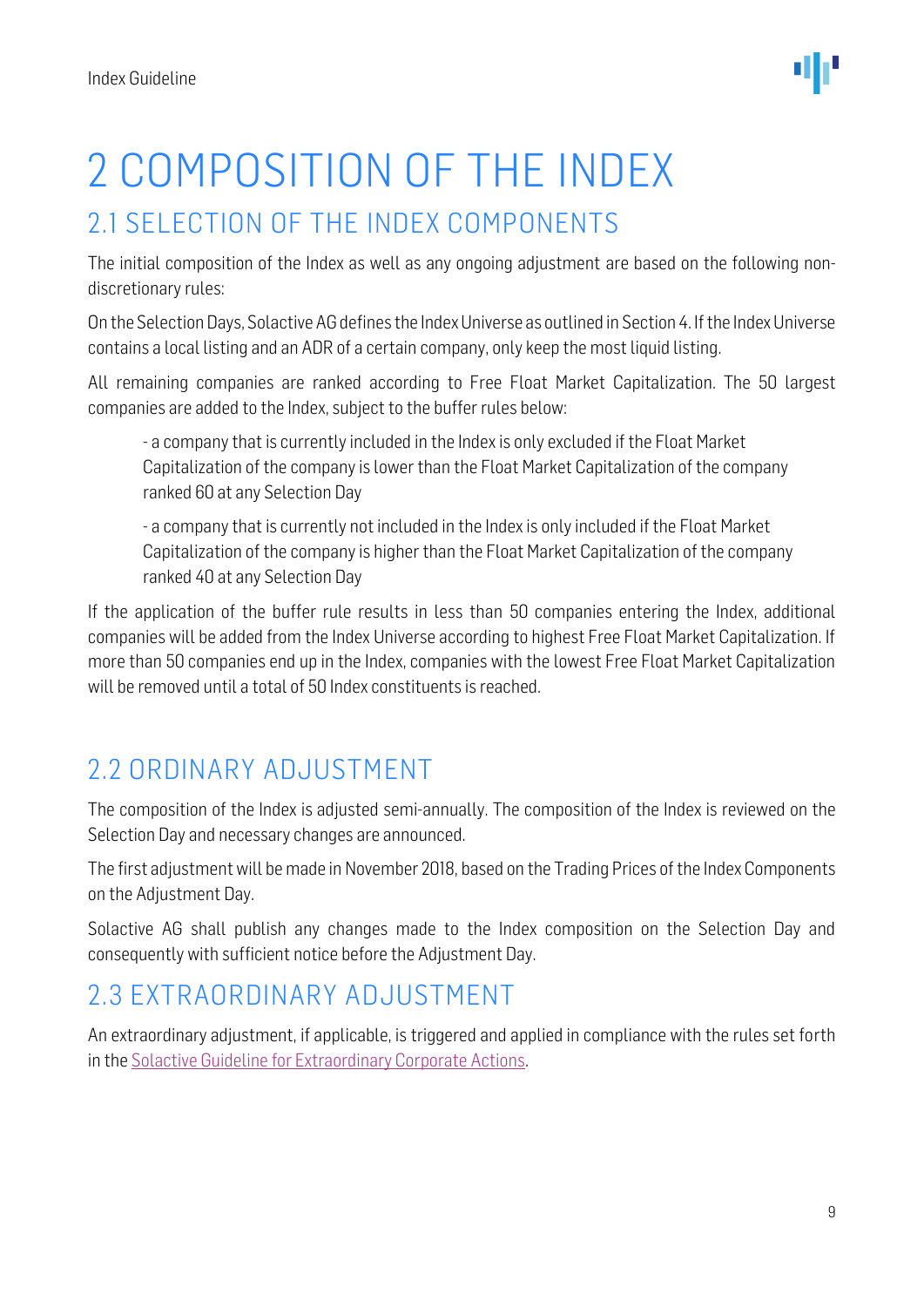Calculation of the Index

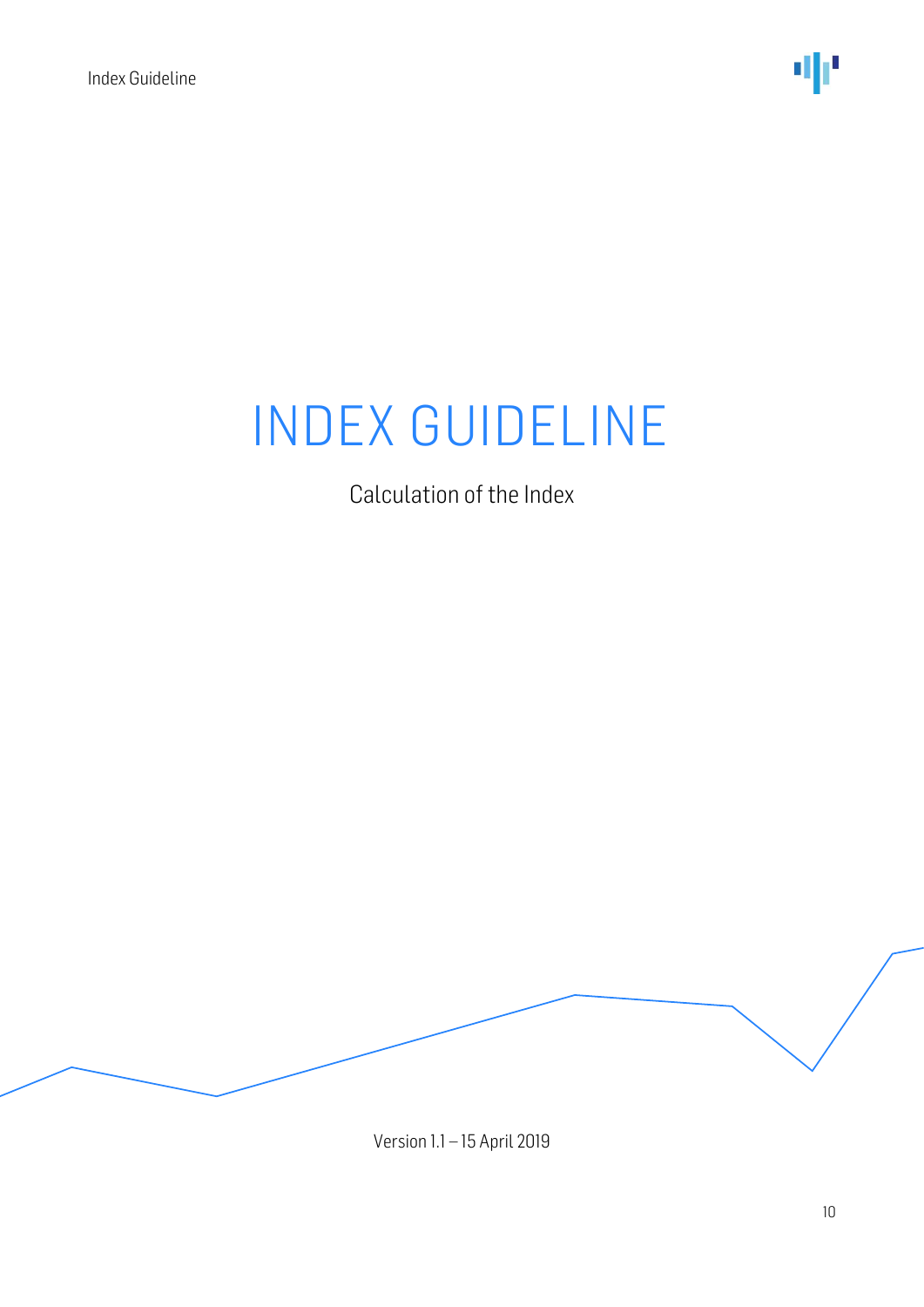

# <span id="page-10-0"></span>3 CALCULATION OF THE INDEX

#### <span id="page-10-1"></span>3.1 INDEX FORMULA

The Index Value on a Business Day at the relevant time is calculated in accordance with the following formula:

$$
Index_t = \sum_{i=1}^{n} \frac{(x_{i,t} \times p_{i,t} \times f_{i,t})}{D_t}
$$

With:

 $x_{i,t}$  = Number of Index Shares of the Index Component *i* on Trading Day *t* 

 $p_{i,t}$  = Price of Index Component *i* on Trading Day *t* 

- $f_{i,t}$  = Foreign exchange rate to convert the Price of Index Component *i* on Trading Day *t* into the Index Currency
- $D_t$  = Divisor on Trading Day  $t$

The initial Divisor on the Start Date is calculated according to the following formula:

$$
D_t = \frac{\sum_{i=1}^{n} (p_{i,t} \times f_{i,t} \times x_{i,t})}{Initial Index Value}
$$

After the close of trading on each Adjustment Day  $t$ , the new Divisor is calculated as follows:

$$
D_{t+1} = \frac{\sum_{i=1}^{n} (p_{i,t} \times f_{i,t} \times x_{i,t+1})}{Index_t}
$$

This Divisor is valid starting the immediately following Business Day.

#### <span id="page-10-2"></span>3.2 ACCURACY

- $>$  The value of the Index will be rounded to 2 decimal places.
- $\geq 0$  Divisors will be rounded to six decimal places.

#### <span id="page-10-3"></span>3.3 ADJUSTMENTS

Indices need to be adjusted for systematic changes in prices once these become effective. This requires the new Number of Index Shares of the affected Index Component and the Divisor to be calculated on an ex-ante basis.

Following the Committee's decision, the Index is adjusted for distributions, capital increases and stock splits.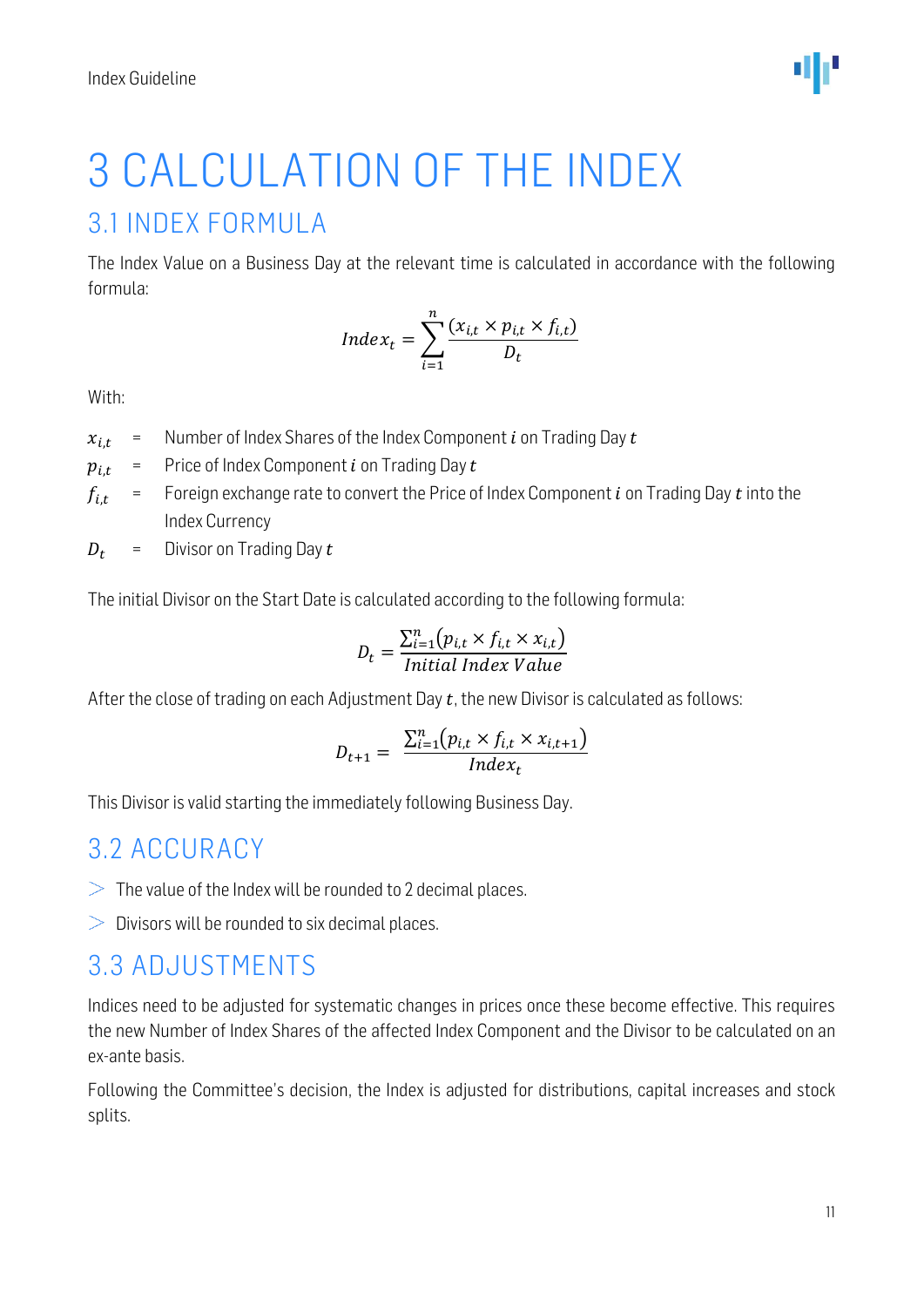

This procedure ensures that the first ex quote can be properly reflected in the calculation of the Index. This ex-ante procedure assumes the general acceptance of the Index calculation formula as well as open access to the parameter values used. The calculation parameters are provided by the Index Calculator.

#### <span id="page-11-0"></span>3.4 DIVIDENDS AND OTHER DISTRIBUTIONS

Dividend payments and other distributions are included in the Index. They cause an adjustment of the Divisor. The new Divisor is calculated as follows:

$$
D_{t+1} = D_t \times \frac{\sum_{i=1}^{n} (p_{i,t} \times f_{i,t} \times x_{i,t}) - (x_{i,t} \times y_{i,t} \times g_{i,t})}{\sum_{i=1}^{n} (p_{i,t} \times f_{i,t} \times x_{i,t})}
$$

With:

- $x_{i,t}$  = Number of Index Shares of the Index Component *i* on Trading Day *t*
- $y_{i,t}$  = Distribution of Index Component *i* with ex-date  $t + 1$  multiplied by the Dividend Correction Factor
- $p_{i,t}$  = Price of Index Component *i* on Trading Day *t*
- $f_{i,t}$  = Foreign exchange rate to convert the Price of Index Component *i* on Trading Day *t* into the Index Currency
- $g_{i,t}$  = Foreign exchange rate to convert the amount of the distribution of Index Component *i* on Trading Day  $t$  into the Index Currency
- $D_t$  = Divisor on Trading Day t
- $D_{t+1}$  = Divisor on Trading Day  $t + 1$

### <span id="page-11-1"></span>3.5 CORPORATE ACTIONS

#### <span id="page-11-2"></span>3.5.1 Principles

Following the announcement by an issuer of Index Components of the terms and conditions of a corporate action, the Index Calculator determines whether such corporate action has a dilutive, concentrative or similar effect on the price of the respective Index Component.

If this should be the case, the Index Calculator shall make the necessary adjustments that are deemed appropriate in order to take into account the dilutive, concentrative or similar effect and shall determine the date on which this adjustment shall come into effect.

Amongst other things, the Index Calculator can take into account the adjustment made by an Affiliated Exchange as a result of the corporate action with regard to option and futures contracts on the respective share traded on this Affiliated Exchange.

#### <span id="page-11-3"></span>3.5.2 Capital increases

In the case of capital increases with ex-date  $t + 1$ , the Index is adjusted as follows: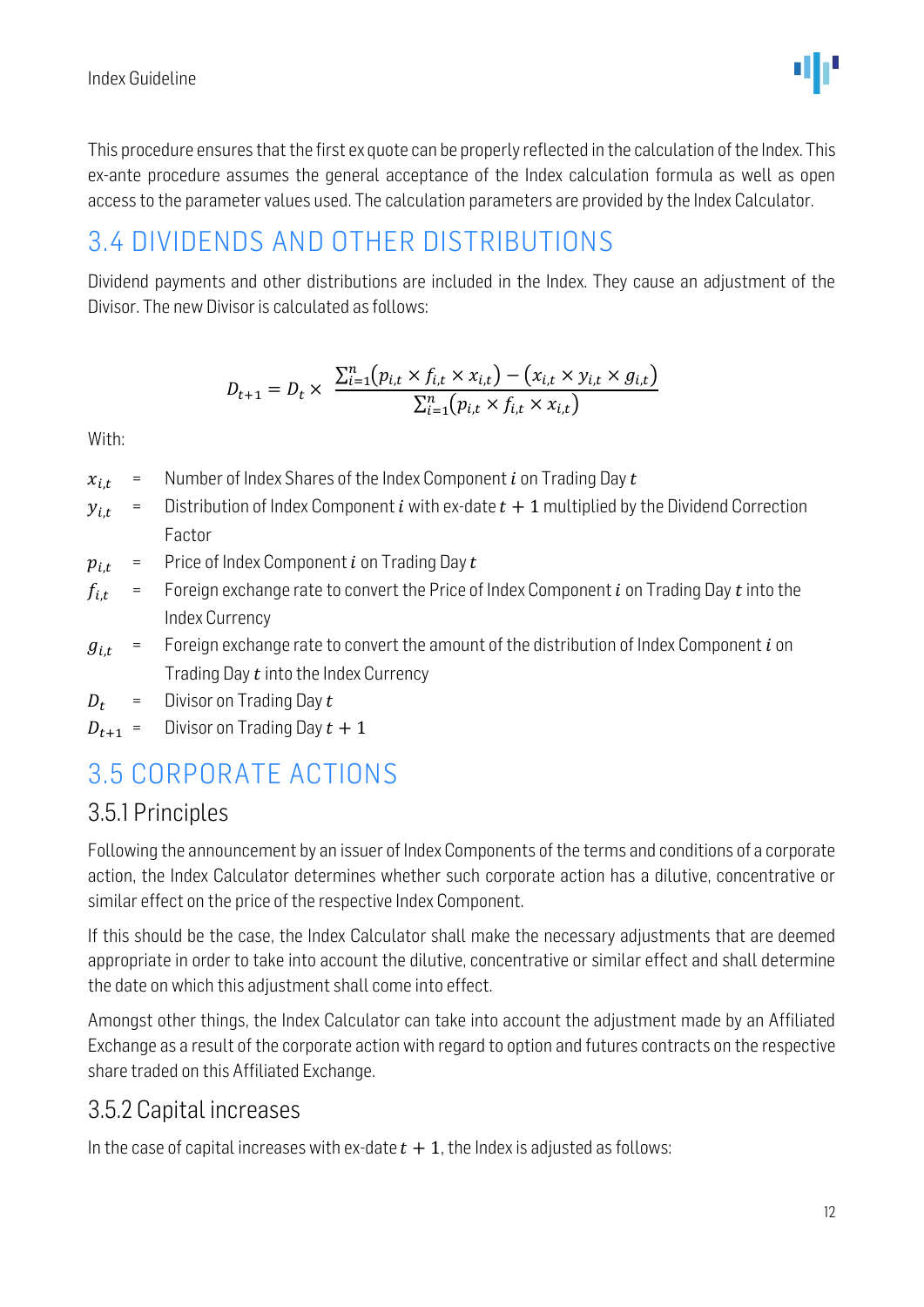

$$
x_{i,t+1} = x_{i,t} \times \frac{1+B}{1}
$$

With:

 $x_{i,t}$  = Number of Index Shares of the Index Component *i* on Trading Day *t* 

 $x_{i,t+1}$  = Number of Index Shares of the Index Component *i* on Trading Day  $t + 1$ 

 $B =$  Shares received for every share held

$$
p_{i,t+1} = \frac{p_{i,t} + s \times B}{1 + B}
$$

With:

 $p_{i,t}$  = Price of Index Component *i* on Trading Day *t* 

 $p_{i,t+1}$  = Hypothetical price of Index Component *i* on Trading Day  $t + 1$ 

 $s =$  Subscription Price in the Index Component currency

 $B =$  Shares received for every share held

$$
D_{t+1} = D_t * \frac{\sum_{i=1}^{n} (p_{i,t} \times f_{i,t} \times x_{i,t}) + \sum_{i=1}^{n} [(x_{i,t+1} \times p_{i,t+1} \times f_{i,t}) - (x_{i,t} \times p_{i,t} \times f_{i,t})]}{\sum_{i=1}^{n} (p_{i,t} \times f_{i,t} \times x_{i,t})}
$$

With:

 $x_{i,t}$  = Number of Index Shares of the Index Component *i* on Trading Day *t* 

 $x_{i,t+1}$  = Number of Index Shares of the Index Component *i* on Trading Day  $t + 1$ 

 $p_{i,t}$  = Price of Index Component *i* on Trading Day *t* 

 $p_{i,t+1}$  = Hypothetical price of Index Component *i* on Trading Day  $t + 1$ 

 $f_{i,t}$  = Foreign exchange rate to convert the Price of Index Component *i* on Trading Day *t* into the Index Currency

 $D_t$  = Divisor on Trading Day  $t$ 

 $D_{t+1}$  = Divisor on Trading Day  $t + 1$ 

#### <span id="page-12-0"></span>3.5.3 Share splits

In the case of share splits with ex-date on Trading Day  $t + 1$ , it is assumed that the prices change in ratio of the terms of the split. The new Number of Index Shares is calculated as follows:

$$
x_{i,t+1} = x_{i,t} \times B
$$

With:

 $x_{i,t}$  = Number of Index Shares of the affected Index Component on Trading Day t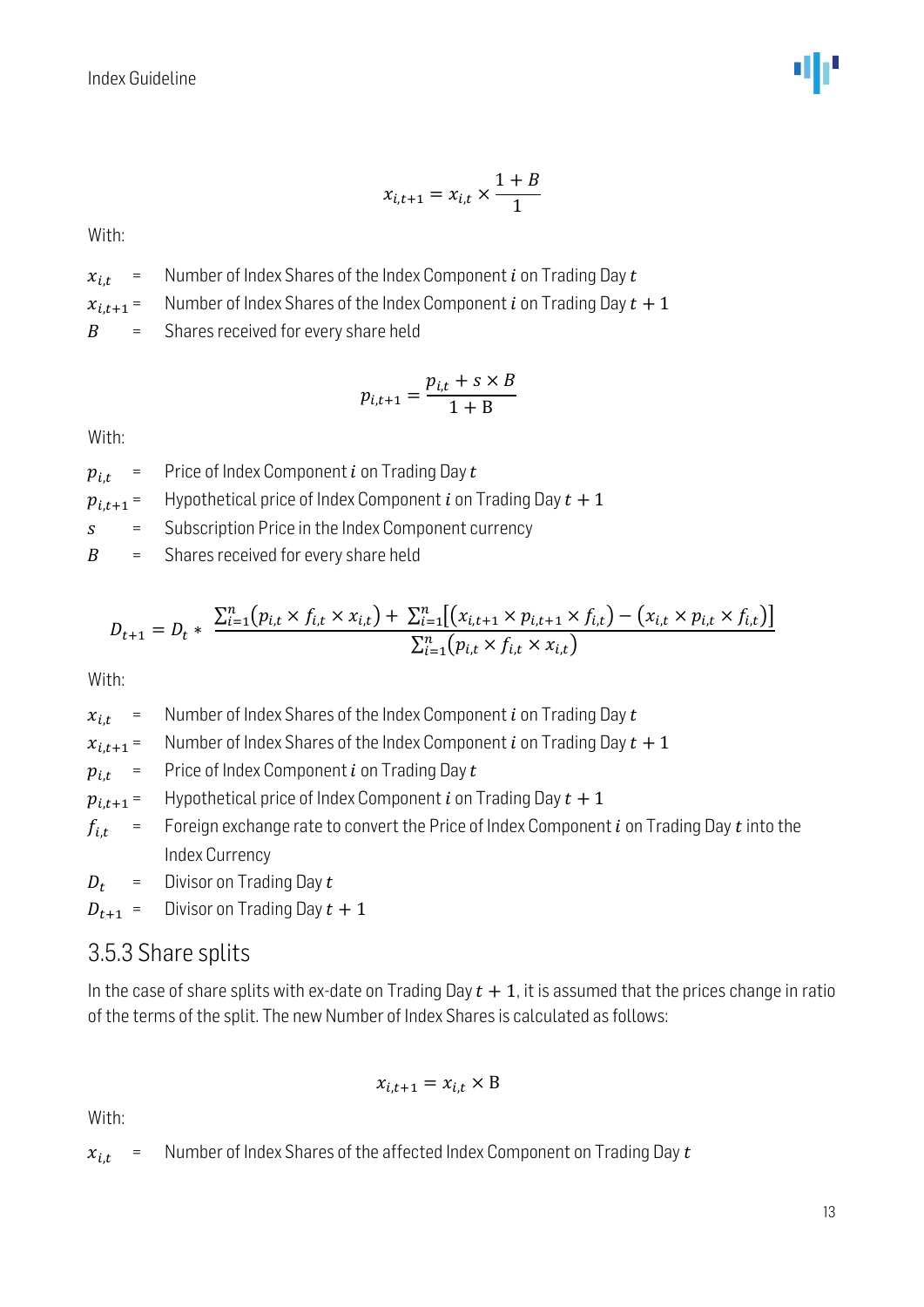$x_{i,t+1}$  = Number of Index Shares of the affected Index Component on Trading Day  $t + 1$  $B =$  Shares after the share split for every share held before the split

#### <span id="page-13-0"></span>3.5.4 Stock distributions

In the case of stock distributions with ex-date on Trading Day  $t + 1$ , it is assumed that the prices change according to the terms of the distribution. The new Number of Index Shares is calculated as follows:

$$
x_{i,t+1} = x_{i,t} \times (1 + B)
$$

With:

- $x_{i,t+1}$  = Number of Index Shares of the Index Component *i* on Trading Day  $t + 1$
- $B =$  Shares received for every share held

### <span id="page-13-1"></span>3.6 MISCELLANEOUS

#### <span id="page-13-2"></span>3.6.1 Recalculation

Solactive AG makes the greatest possible efforts to accurately calculate and maintain its indices. However, the occurrence of errors in the index determination process cannot be ruled out. In such cases Solactive AG adheres to its publicly available [Correction Policy.](http://www.solactive.com/news/documents/)

#### <span id="page-13-3"></span>3.6.2 Market Disruption

In periods of market stress Solactive AG calculates its indices following predefined and exhaustive arrangements set out in its publicly available [Disruption Policy.](http://www.solactive.com/news/documents/)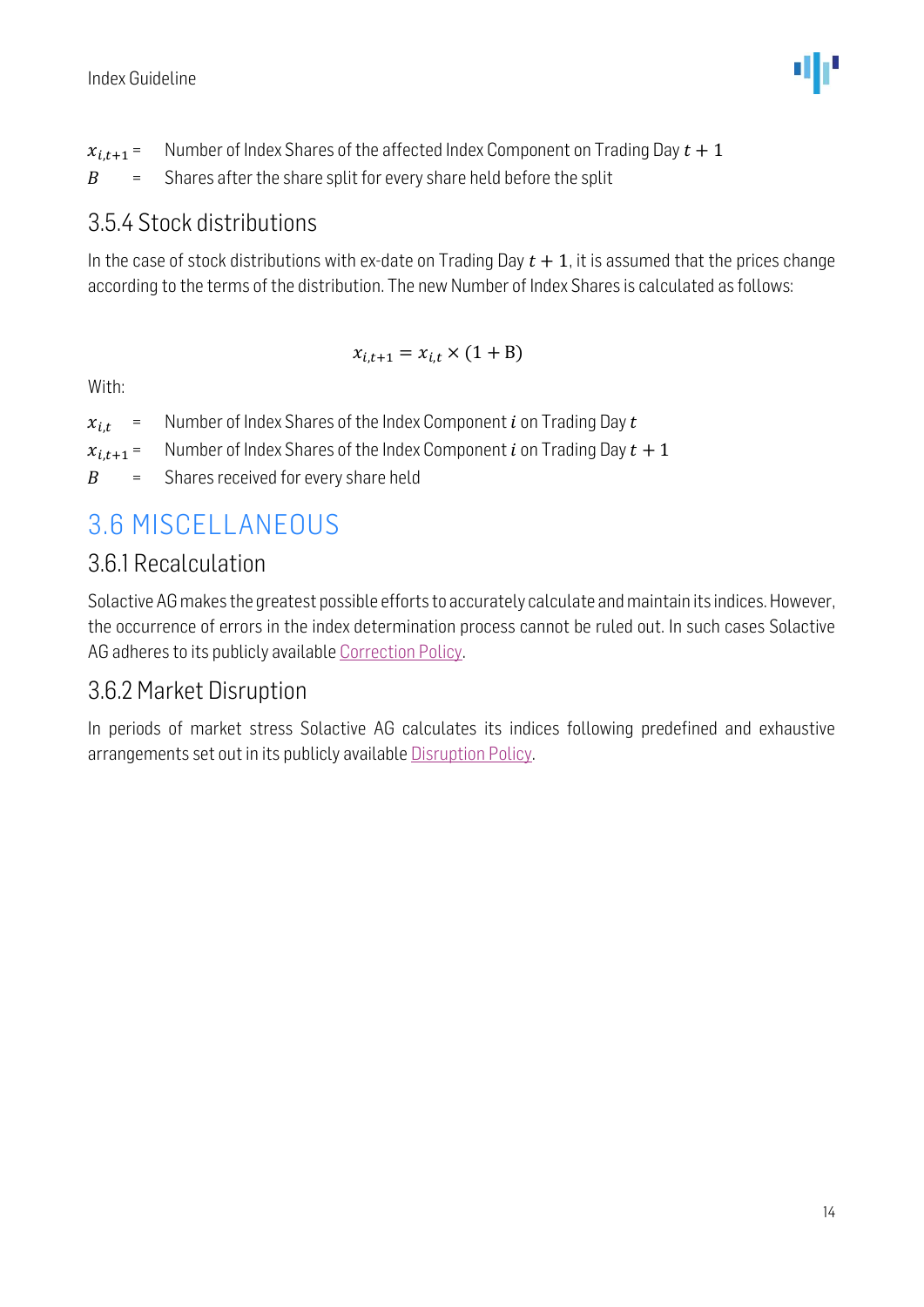Definitions

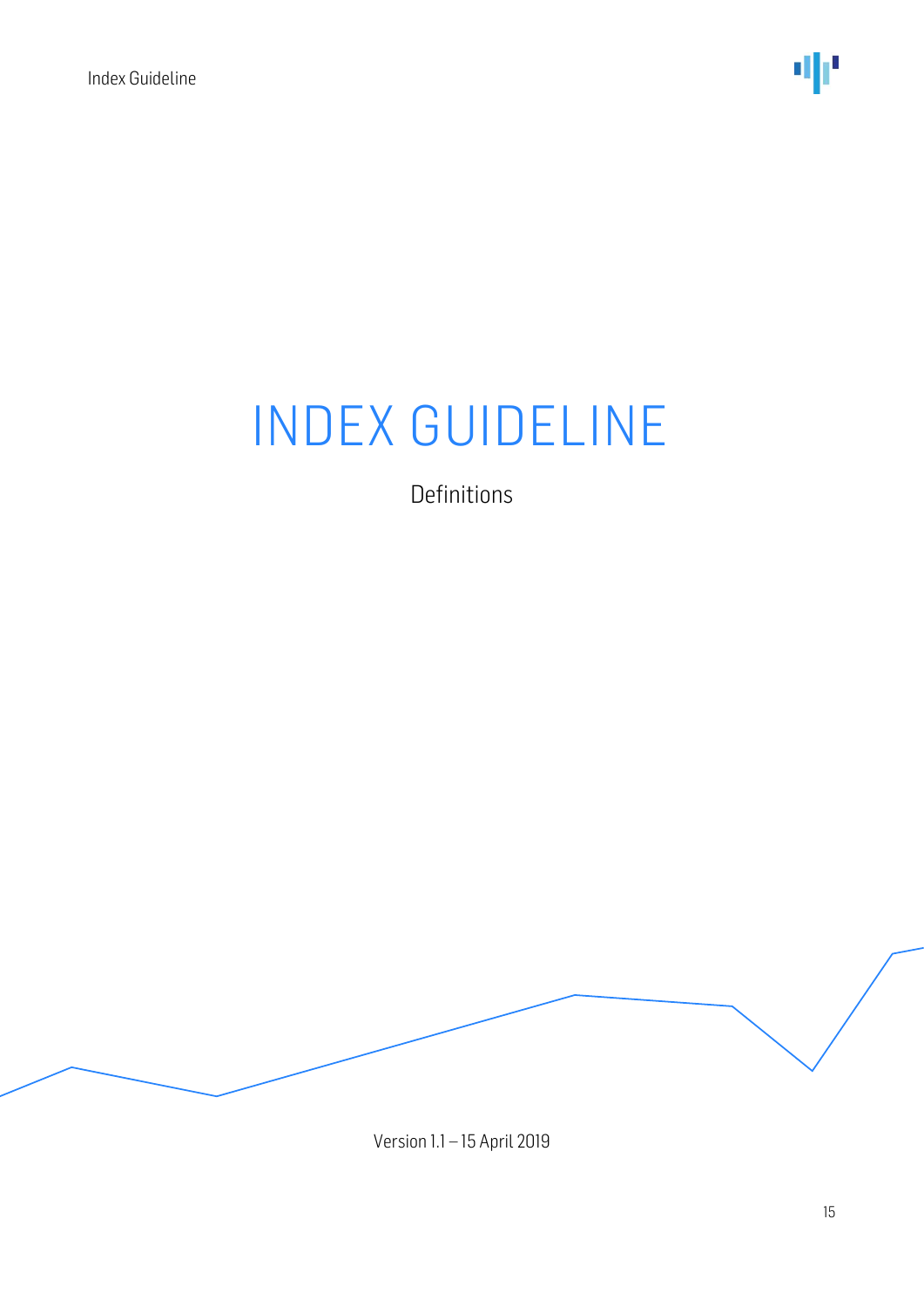## <span id="page-15-0"></span>4 DEFINITIONS

The "Index Universe" in respect of a Selection Day are companies that fulfill the following criteria:

- 1. Stocks listed on an exchange in the following countries: Hong Kong, Taiwan, Singapore, South Korea. American Depositary Receipts (ADR) listed on an exchange in the United States.
- 2. Main area of business in any of the following countries: China, Hong Kong, Taiwan, Singapore, South Korea, Malaysia, Philippines, Pakistan, Thailand, Indonesia, India, Vietnam,

Main area of business is determined by comparing the Country of Risk (COR) to the Country of Domicile (COD). If these are equal to each other, the company is assigned to this country. If they are different a multi-stage process is used that also takes the Country of Incorporation (COI), and the Country of Primary Listing (COLP) into account.

| Number | Industry Name                          |
|--------|----------------------------------------|
| 1305   | Semiconductors                         |
| 1320   | Telecommunications Equipment           |
| 1345   | Computer Peripherals                   |
| 1352   | <b>Computer Communications</b>         |
| 1355   | <b>Electronic Production Equipment</b> |
| 3305   | <b>Data Processing Services</b>        |
| 3308   | Information Technology Services        |
| 3310   | Packaged Software                      |
| 3320   | Internet Software/Services             |
| 3550   | Internet Retail                        |

3. Part of any of the following FactSet Sector Classifications:

- 4. Median and average daily value traded over the past 1-month and 6-month period of at least 1,000,000 USD.
- 5. Free Float Percentage of at least 10%.

.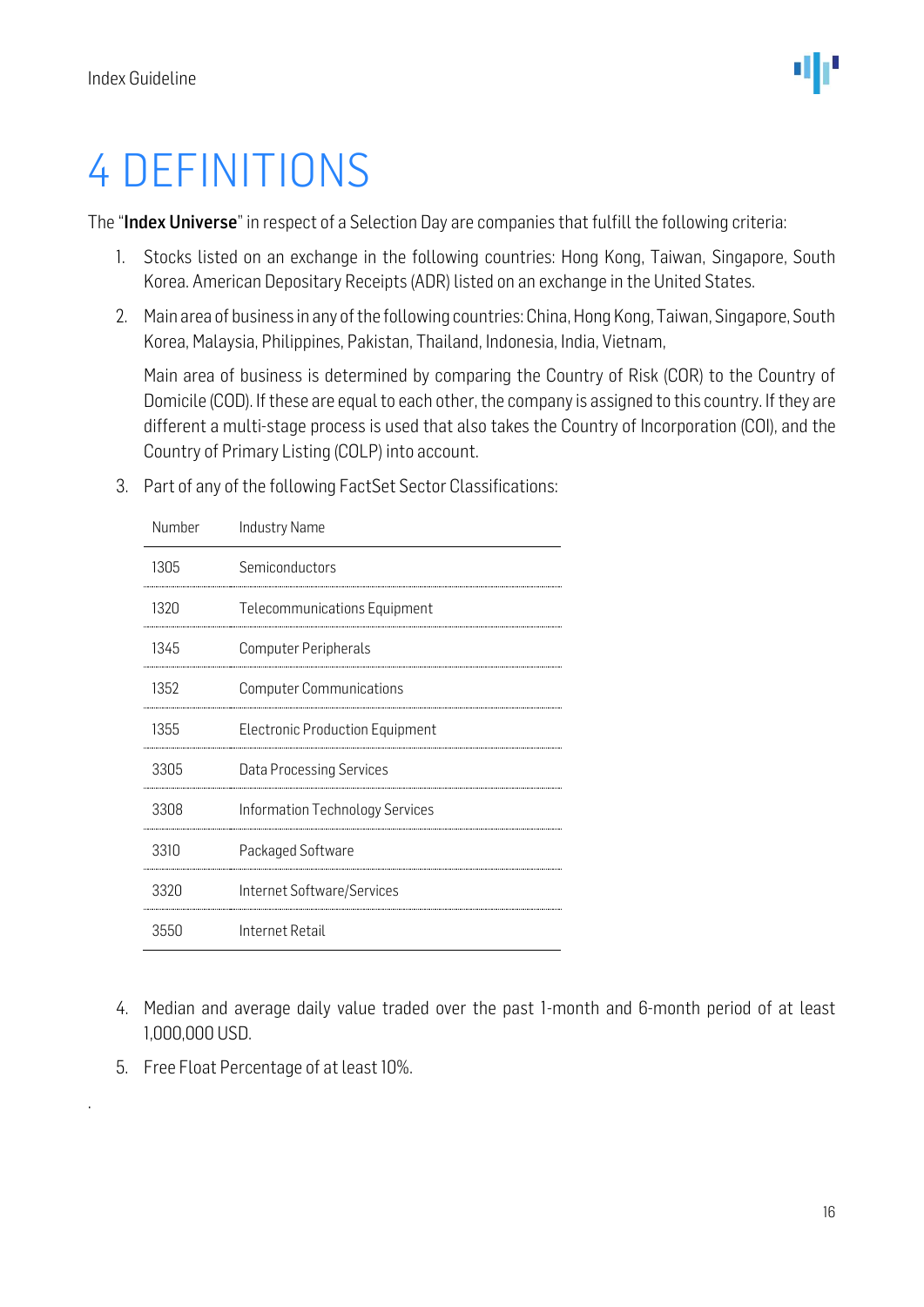The "Index Component" is each share currently included in the Index.

The "Total Shares" are in respect of an Index Component and any given Business Day the number or fraction of shares included in the Index. It is calculated for any Index Component as the ratio of (A) the Percentage Weight of an Index Component multiplied by the Index value and the Divisor and (B) its Trading Price (converted into the Index Currency according to the principles laid out in Section 1.4 of this document).

The "Percentage Weight" of an Index Component is the ratio of its Trading Price multiplied by its Number of Shares divided by the Index value and the Divisor.

The "Dividend Correction Factor" is calculated as 1 minus the applicable withholding tax rate and/or other applicable tax rate currently prevalent in the respective country.

In particular, an "Extraordinary Event" is

- $> a$  Merger
- $> a$  Takeover Bid
- $>$  a Delisting
- $\geq$  the Nationalization of a company
- $>$  Insolvency.

The Trading Price for this Index Component on the day the event came into effect is the last available market price for this Index Component quoted on the Exchange on the day the event came into effect (or, if a market price is not available for the day the event came into effect, the last available market price quoted on the Exchange on a day specified as appropriate by the Index Calculator) as determined by the Index Calculator, and this price is used as the Trading Price of the particular Index Component until the end of the day on which the composition of the Index is next set.

In the event of the Insolvency of an issuer of an Index Component, the Index Component shall remain in the Index until the next Adjustment Day. As long as a market price for the affected Index Component is available on a Business Day, this shall be applied as the Trading Price for this Index Component on the relevant Business Day, as determined in each case by the Index Calculator. If a market price is not available on a Business Day the Trading Price for this Index Component is set to zero. The Committee may also decide to eliminate the respective Index Component at an earlier point in time prior to the next Adjustment Day. The procedure in this case is identical to an elimination due to an Extraordinary Event.

An Index Component is "**delisted**" if the Exchange announces pursuant to the Exchange regulations that the listing of, the trading in, or the issuing of public quotes on the Index Component at the Exchange has ceased immediately or will cease at a later date, for whatever reason (provided the Delisting is not because of a Merger or a Takeover Bid), and the Index Component is not immediately listed, traded or quoted again on an exchange, trading or listing system, acceptable to the Index Calculator.

"Insolvency" occurs with regard to an Index Component if (A) all shares of the respective issuer must be transferred to a trustee, liquidator, insolvency administrator or a similar public officer as result of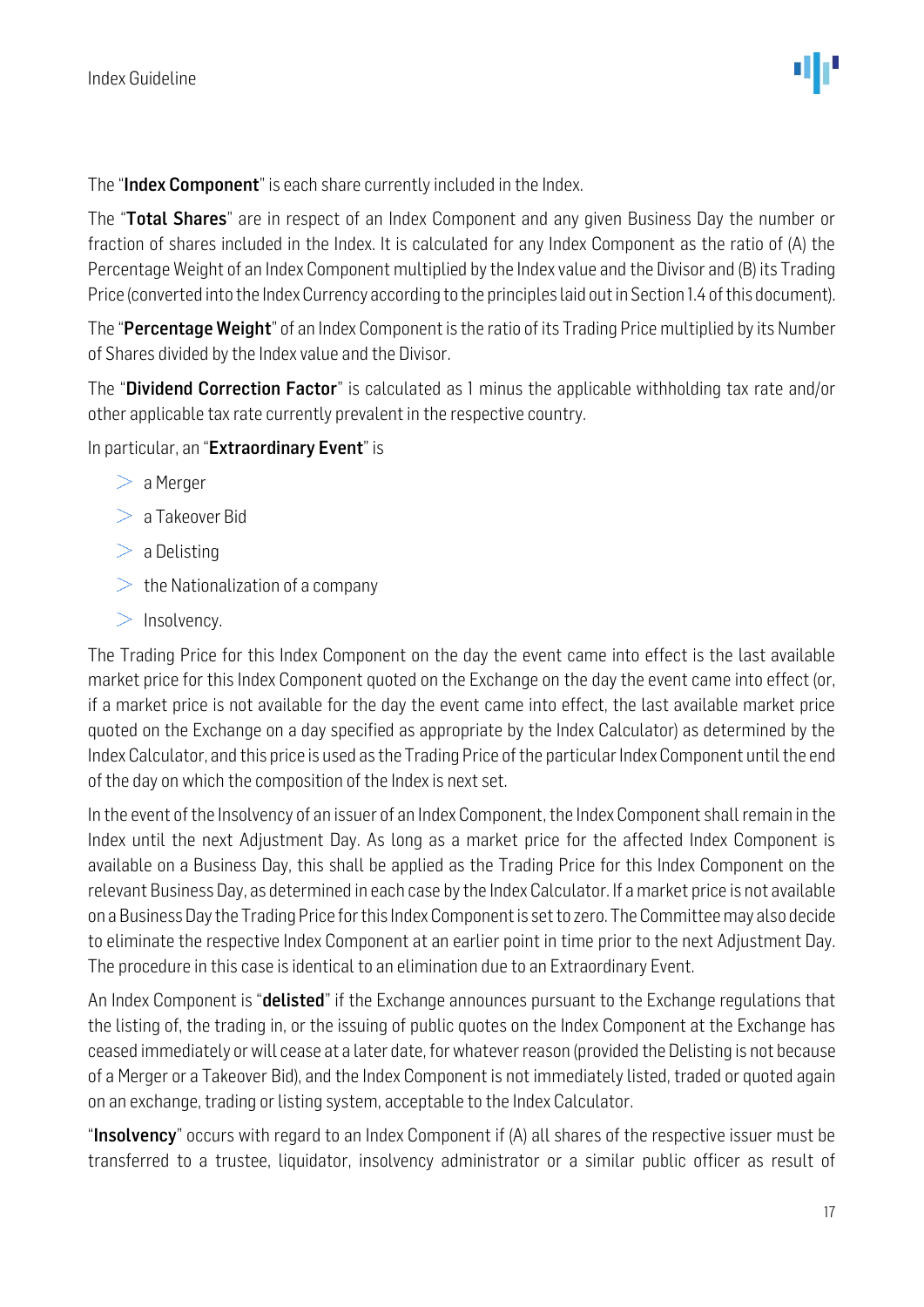voluntary or compulsory liquidation, insolvency or winding-up proceedings or comparable proceedings affecting the issuer of the Index Components or (B) the holders of the shares of this issuer are legally enjoined from transferring the shares.

A "Takeover Bid" is a bid to acquire, an exchange offer, or any other offer or act of a legal person that results in the related legal person acquiring as part of an exchange or otherwise more than 10% and less than 100% of the voting shares in circulation from the issuer of the Index Component or the right to acquire these shares, as determined by the Index Calculator based on notices submitted to public or self-regulatory authorities or other information considered by the Index Calculator to be relevant.

With regard to an Index Component, a "Merger" is

- (i) a change in the security class or a conversion of this share class that results in a transfer or an ultimate definite obligation to transfer all the shares in circulation to another legal person,
- (ii) a merger (either by acquisition or through forming a new structure) or a binding obligation on the part of the issuer to exchange shares with another legal person (except in a merger or share exchange under which the issuer of this Index Component is the acquiring or remaining company and which does not involve a change in security class or a conversion of all the shares in circulation),
- (iii) a takeover offer, exchange offer, other offer or another act of a legal person for the purposes of acquiring or otherwise obtaining from the issuer 100% of the shares issued that entails a transfer or the irrevocable obligation to transfer all shares (with the exception of shares that are held and controlled by the legal person), or
- (iv) a merger (either by acquisition or through forming a new structure) or a binding obligation on the part of the issuer of the share or its subsidiaries to exchange shares with another legal person, whereby the issuer of the share is the acquiring or remaining company and it does not involve a change in the class or a conversion of the all shares issued, but the shares in circulation directly prior to such an event (except for shares held and controlled by the legal person) represent in total less than 50% of the shares in circulation directly subsequent to such an event.

The "Merger Date" is the date on which a Merger is concluded or the date specified by the Index Calculator if such a date cannot be determined under the law applicable to the Merger.

"**Nationalization**" is a process whereby all shares or the majority of the assets of the issuer of the shares are nationalized or are expropriated or otherwise must be transferred to public bodies, authorities or institutions.

The "Exchange" is, in respect of the Index and every Index Component, the respective primary exchange where the Index Component has its primary listing. The Committee may decide to declare a different stock exchange the "Exchange" for trading reasons, even if the company is only listed there via a Stock Substitute.

A "Stock Substitute" includes in particular, American Depository Receipts (ADR) and Global Depository Receipts (GDR).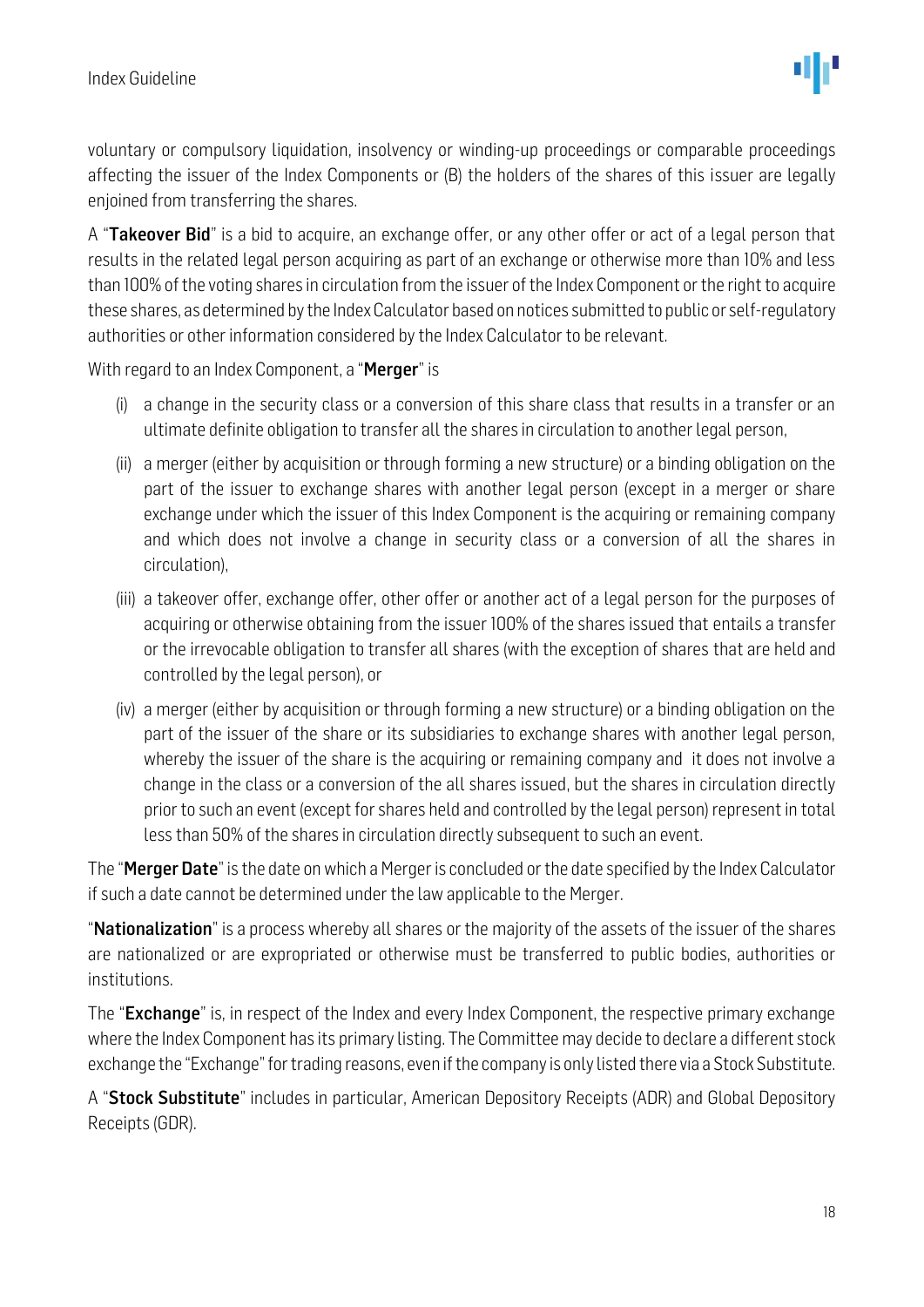With regard to an Index Component (subject to the provisions given above under "Extraordinary Events") the "Trading Price" in respect of a Trading Day is the closing price on this Trading Day determined in accordance with the Exchange regulations. If the Exchange has no closing price for an Index Component, the Index Calculator shall determine the Trading Price and the time of the quote for the share in question in a manner that appears reasonable to it.

A "**Trading Day**" is in relation to the Index or an Index Component a Trading Day on the Exchange (or a day that would have been such a day if a market disruption had not occurred), excluding days on which trading may be ceased prior to the normal Exchange closing time. The Index Calculator is ultimately responsible as to whether a certain day is a Trading Day with regard to the Index or an Index Component or in any other connection relating to this document.

The "Index Calculator" is Solactive AG or any other appropriately appointed successor in this function.

The "Index Currency" is USD.

The "Free Float Market Capitalization" is with regard to each of the securities in the Index on a Selection Day the share class-specific Free Float Market Capitalization for any security in the Index Universe. It is calculated as the multiplication of the shares outstanding in Free Float (as sourced from data vendors) with the Trading Price of the share class as of the respective Selection Day.

A "Business Day" is any weekday from Monday through Friday.

The "Adjustment Day" is the close of the first Wednesday in May and November. If that day is not an Eligible Rebalancing Day, the Adjustment Day will be the following Eligible Rebalancing Day.

The "Selection Day" is twenty Business Days before the Adjustment Day.

The "Eligible Rebalancing Day" is each day that is a Trading Day at the New York Stock Exchange, the London Stock Exchange, the EUREX Exchange and the Tokyo Stock Exchange.

#### A "Market Disruption Event" occurs if

- 1. one of the following events occurs or exists on a Trading Day prior to the opening quotation time for an Index Component:
	- A) trading is suspended or restricted (due to price movements that exceed the limits allowed by the Exchange or an Affiliated Exchange, or for other reasons):
	- 1.1. across the whole Exchange; or
	- 1.2. in options or futures contracts on or with regard to an Index Component or an Index Component that is quoted on an Affiliated Exchange; or
	- 1.3. on an Exchange or in a trading or quotation system (as determined by the Index Calculator) in which an Index Component is listed or quoted; or
	- B) an event that (in the assessment of the Index Calculator) generally disrupts and affects the opportunities of market participants to execute on the Exchange transactions in respect of a share included in the Index or to determine market values for a share included in the Index or to execute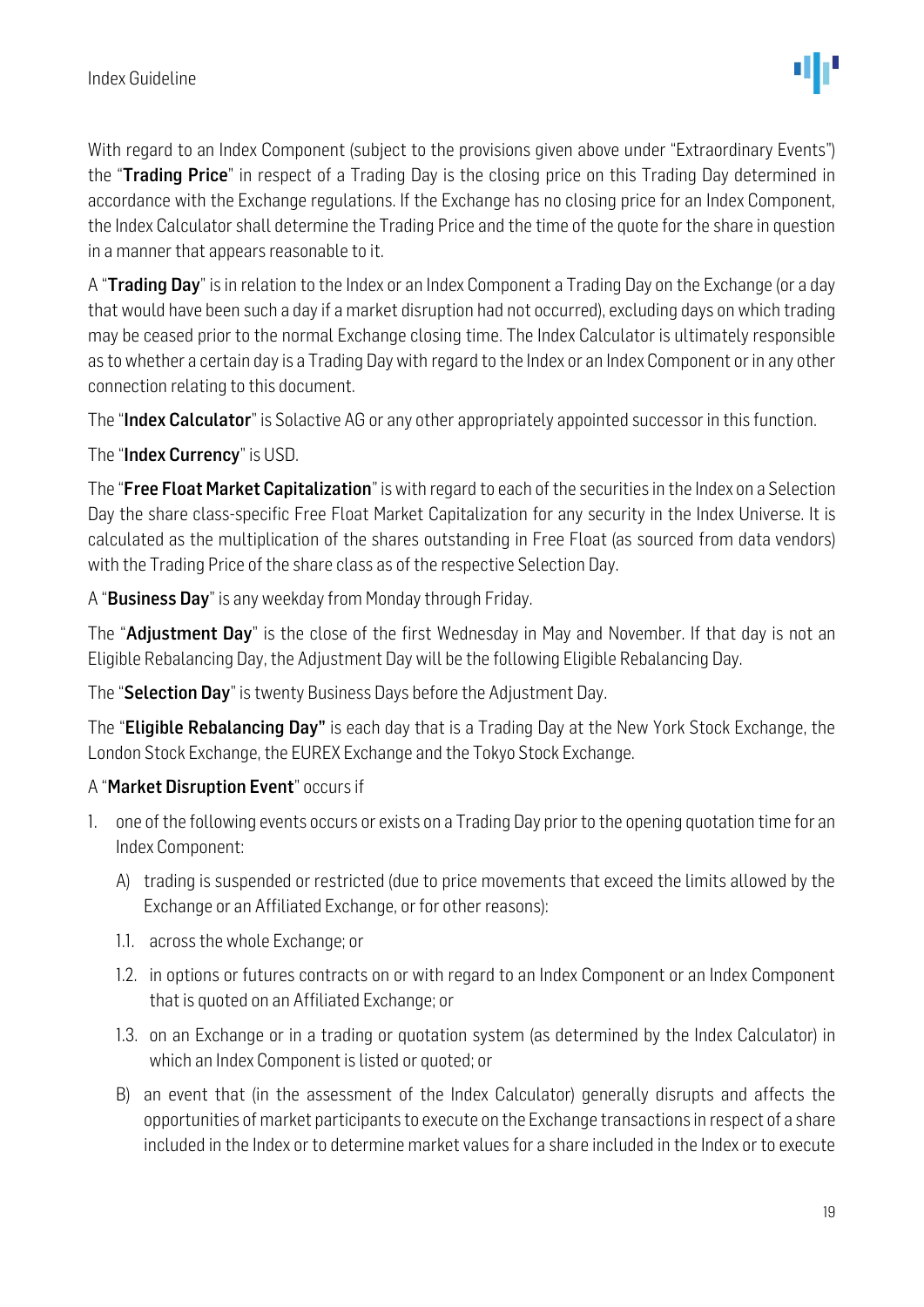on an Affiliated Exchange transaction with regard to options and futures contracts on these shares or to determine market values for such options or futures contracts.

- 2. trading on the Exchange or an Affiliated Exchange is ceased prior to the "**Normal Exchange Closing** Time", which is the time at which the Exchange or an Affiliated Exchange is normally closed on working days without taking into account after-hours trading or other trading activities carried out outside the normal trading hours. An exception to this classification as a Market Disruption Event is where the early cessation of trading is announced by the Exchange or Affiliated Exchange on this Trading Day at least one hour before
	- 2.1. the actual closing time for normal trading on the Exchange or Affiliated Exchange on the Trading Day in question or, if earlier.
	- 2.2. the closing time (if given) of the Exchange or Affiliated Exchange for the execution of orders at the time the quote is given.
- 3. a general moratorium is imposed on banking transactions in the country in which the Exchange is resident if the above-mentioned events are material in the assessment of the Index Calculator, whereby the Index Calculator makes its decision based on those circumstances that it considers reasonable and appropriate.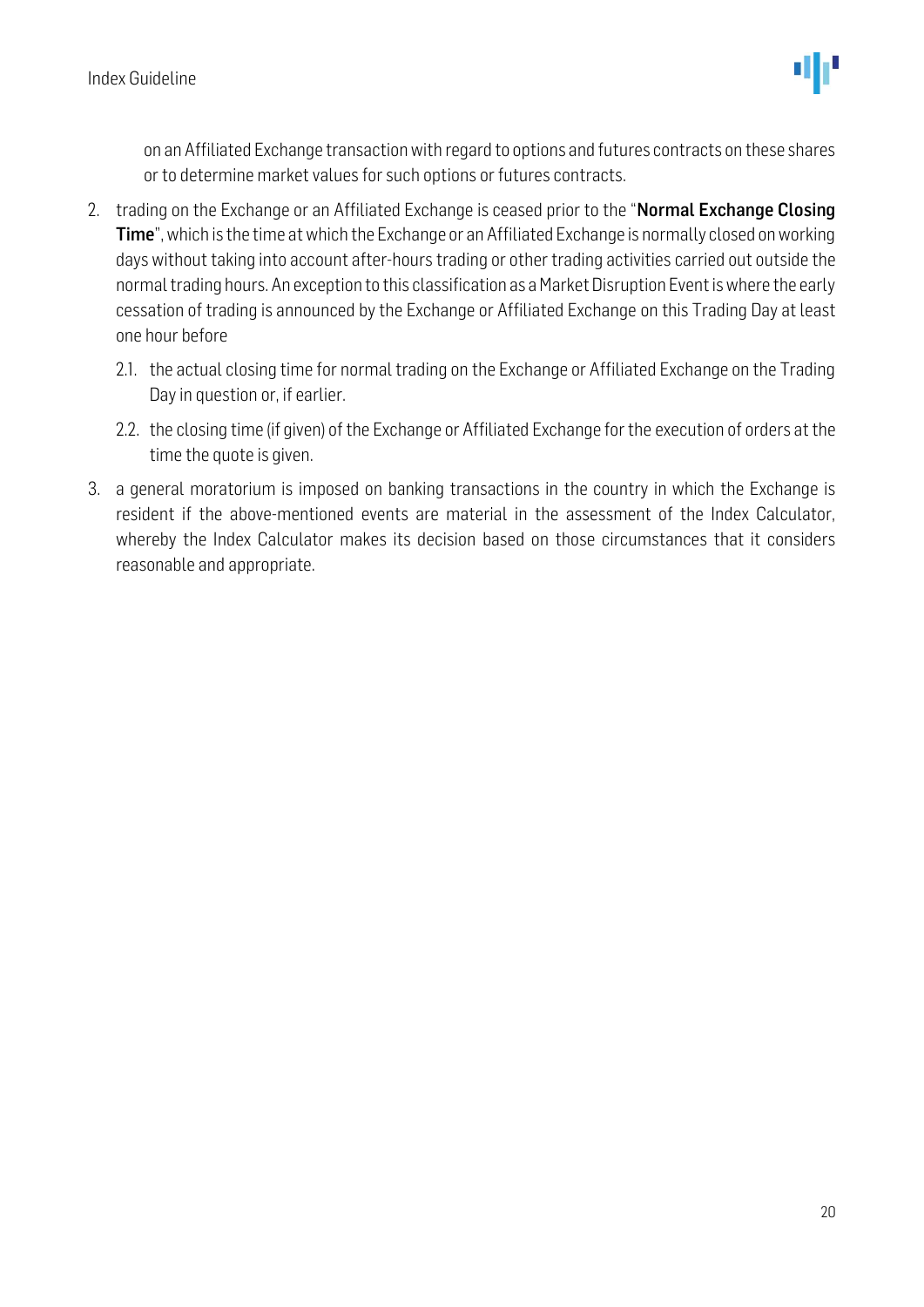Appendix